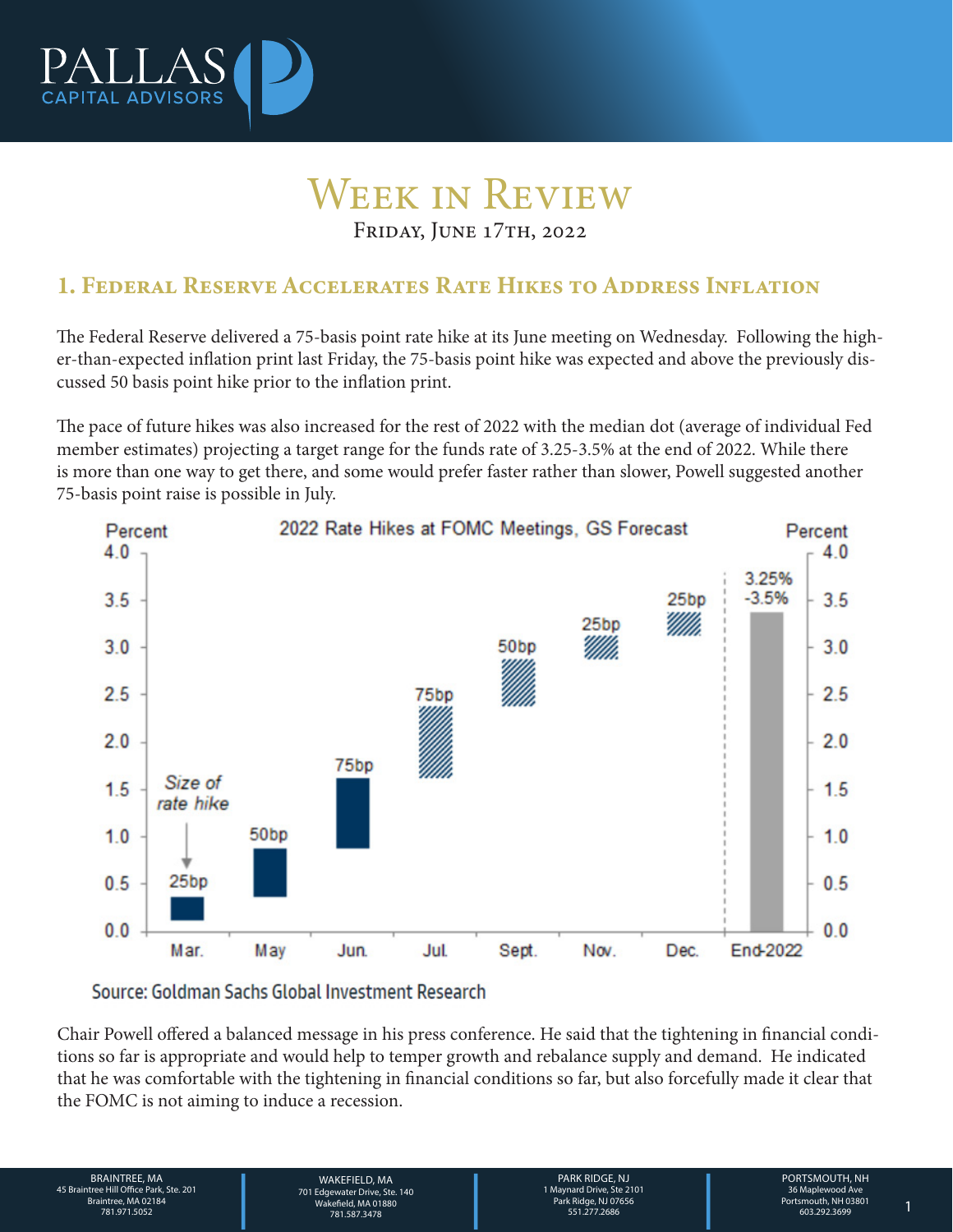

How high the funds rate will ultimately go depends mainly on the path of inflation. Powell reinforced the message that the FOMC needs to see convincing and compelling evidence of inflation coming down and acknowledged that the Committee's decision to hike by 75 basis points had been influenced by the increase in Michigan inflation expectations last Friday and by the rise in the Fed's index of Common Inflation Expectations. He also noted that food and energy prices matter for inflation expectations, meaning that the FOMC must take account of headline inflation as well as core.

A noteworthy change in the Fed's discussion was employment. The Fed now appears to accept that employment will need to soften to bring inflation under control. For the market, this has likely raised the probability for recession, despite Chair Powell's hope that a soft landing can still be orchestrated. This increases the chance that earnings estimates for 2022 and 2023 have likely peaked for the year and downside risk is elevated.

On the positive side, there is generally a belief that the circumstances of high inflation required the more aggressive posture by the Fed, despite the increased risk to growth. Higher rates are expected to contribute to slowing demand and coupled with improved supply chains and anniversary of post Covid spikes in demand should see inflation slow down.

## 2. Residential Mortgage Rates Reach 15-year highs

In response to the high inflation print and increase in the Federal Funds rate, mortgage rates jumped dramatically this week, posting the biggest weekly increase in 35 years. The average rate on a fixed 30-year loan rose 0.55 percentage points to 5.78% this week, the highest level since November 2008, according to the Primary Mortgage Market Survey from Freddie Mac.

Rates have climbed at a historic pace this year. The rate on a 30-year loan has increased 2.67 percentage points so far this year through June 16, the biggest jump in the history of Freddie Mac's survey over that period, according to Dow Jones Market Data.



30-Year Fixed Mortgage YTD Change

BRAINTREE, MA 45 Braintree Hill Office Park, Ste. 201 Braintree, MA 02184

WAKEFIELD, MA<br>
701 Edgewater Drive, Ste. 140<br>
19 Wakefield, MA 01880<br>
781.587.3478<br>
781.587.3478<br>
PORTSMOUTH, NH<br>
19 Maynard Drive, Ste 2101<br>
PORTSMOUTH, NH<br>
19 Maynard Drive, Ste 2101<br>
Portsmouth, NH 03801<br>
Portsmouth, NH WAKEFIELD, MA 701 Edgewater Drive, Ste. 140 Wakefield, MA 01880 781.587.3478 781.971.5052 2

PARK RIDGE, NJ 1 Maynard Drive, Ste 2101 Park Ridge, NJ 07656 551.277.2686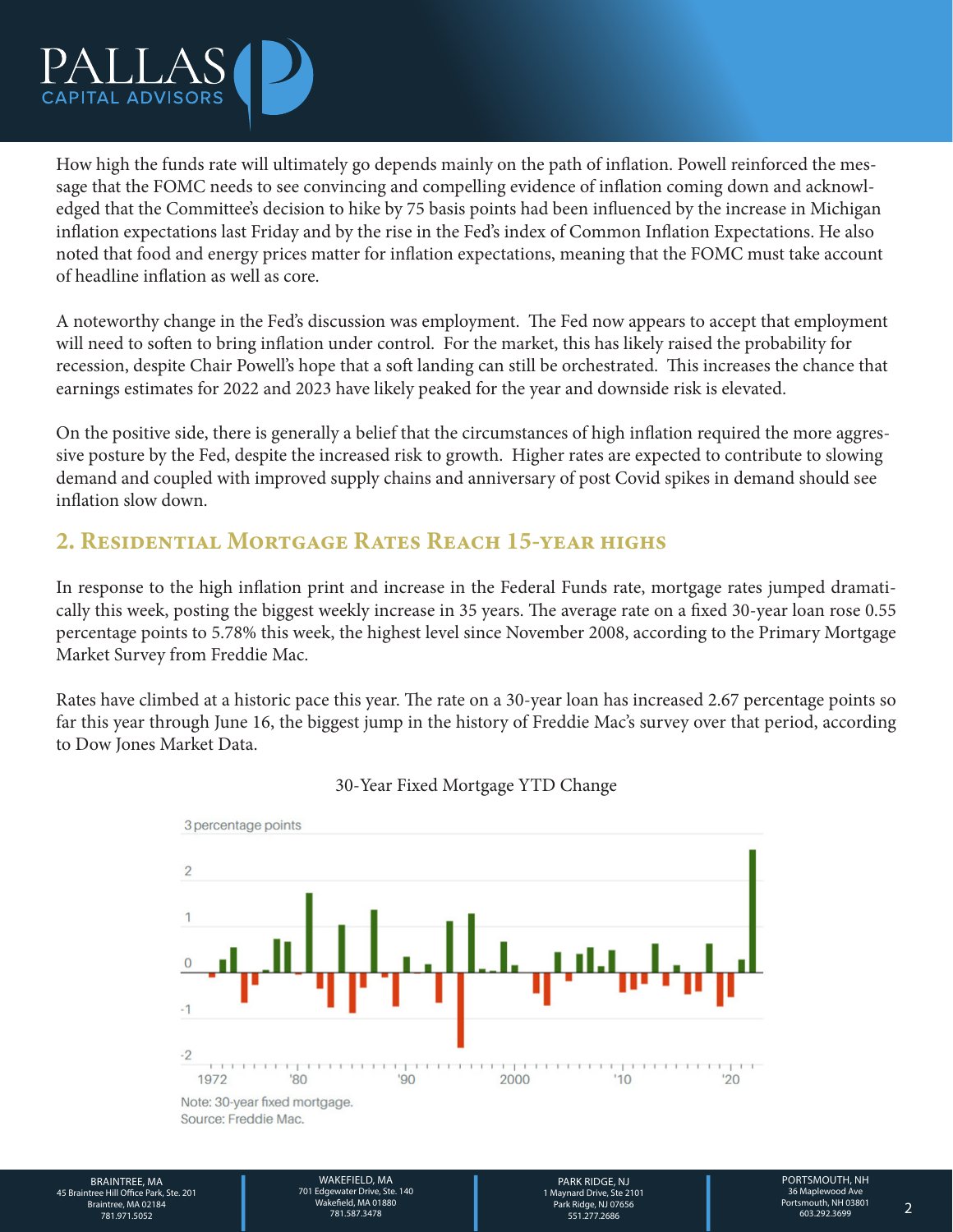

Rising mortgage rates add pressure to the cost of purchasing a home which is already difficult for many given the price increases which have risen swiftly throughout much of the pandemic. At 5.78%, a 30-year fixed mortgage of \$500,000 would cost \$632 more a month than it did at the end of 2021, according to a Realtor.com mortgage calculator.

The response to higher mortgage rates is impacting housing which had already been slowing due to lack of supply and high prices. The Mortgage Bankers Association's weekly gauge of mortgage applications showed that applications for a loan to purchase a home last week were 16% below last year's level.



Note: Shaded areas are recessions according to the National Bureau of Economic Research. Source: National Association of Realtors



Note: Shaded areas are recessions according to the National Bureau of Economic Research. Source: Mortgage Bankers of America

Source: Yardeni Research

BRAINTREE, MA MAKEFIELD, MA MAKEFIELD, MA PARK RIDGE, NJ PORTSMOUTH, NH<br>26 Braintree Hill Office Park, Ste. 201<br>26 Braintree, MA 02184 Mayara May and Drive, Ste. 140<br>281.971.5052 781.971.5052 781.587.3478 731.97556 781.971 BRAINTREE, MA 45 Braintree Hill Office Park, Ste. 201 Braintree, MA 02184

WAKEFIELD, MA 701 Edgewater Drive, Ste. 140 Wakefield, MA 01880 781.587.3478 781.971.5052 3

PARK RIDGE, NJ 1 Maynard Drive, Ste 2101 Park Ridge, NJ 07656 551.277.2686